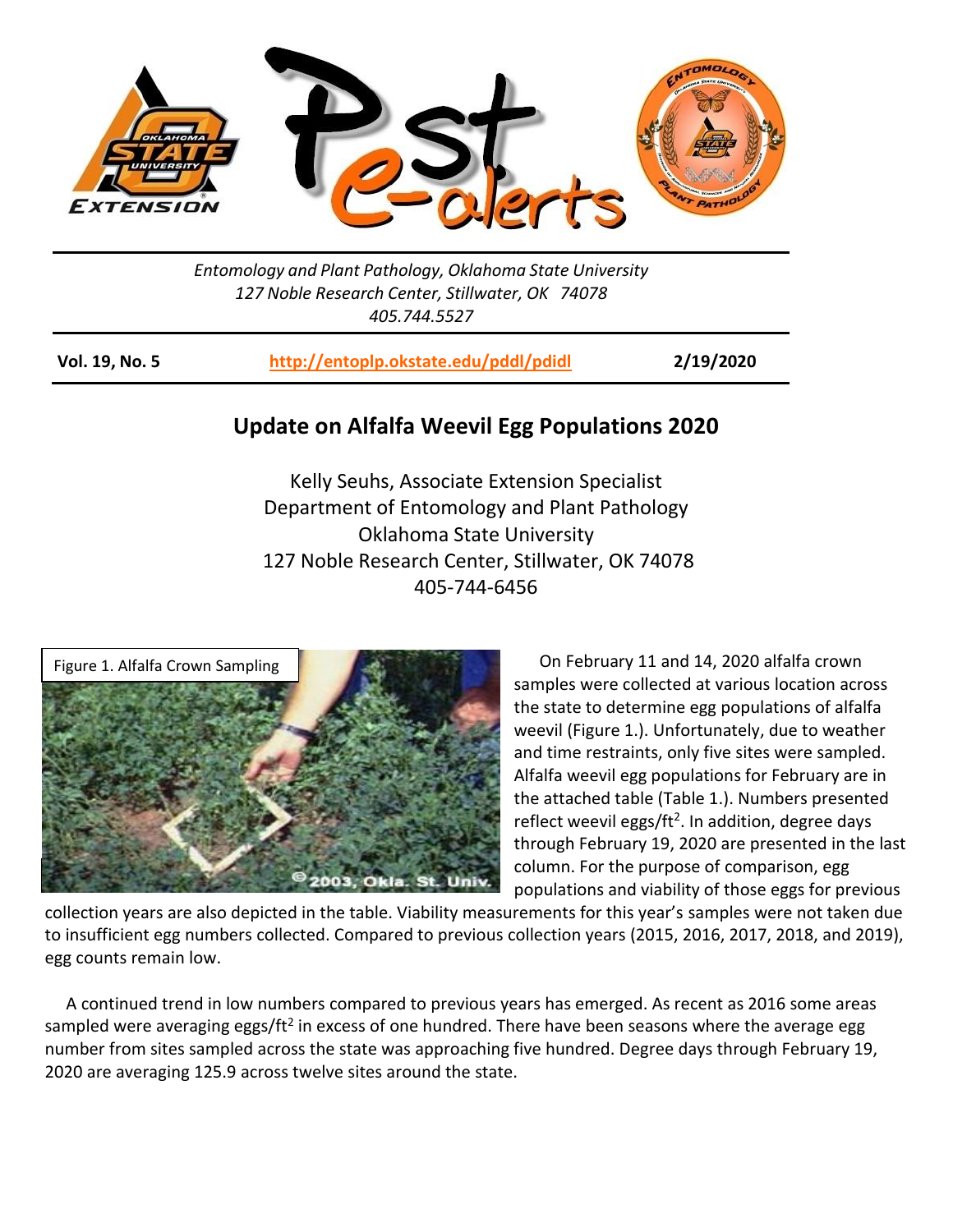Keep in mind, these numbers may not indicate the severity of the upcoming season's infestation. Early egg numbers obtained in this sampling indicate oviposition that has taken place thus far, including last fall (October and November), when conditions coming out of summer aestivation were conducive for mating and oviposition (Figure 2.). In contrast to last year's sampling, most areas of the state have not experienced single digit to below zero temperatures which could increase the chance that early eggs that had already been placed may not have survived that extreme cold. This year, while minimal single digits have been recorded, we have had some low teens and wet conditions. Continued and persistent cold with ice and/or rainfall will further enhance mortality for both weevils and aphids and aide in the control of insect development.



 In processing this year's samples, I have seen minimal early emerging larvae (Figure 3.). In "normal" years, early emerging larvae would likely not survive subsequent cold weather events like what we've recently encountered or is on the way in the next week or so. Daily averages for most of the state have remained somewhat normal to slightly below normal for this time of year. However, there have been enough days where temperatures have increased allowing degree days to accumulate in the far southern portion of the state. Hopefully, the upcoming weather will aide in keeping numbers in check for a bit longer.

 As the season progresses and daytime temperatures increase, scouting will be vital to accurately determine weevil and aphid population levels leading up to first harvest. Regarding alfalfa weevil populations, 150 degreedays represents the level that serves as an indicator for growers and consultants to begin scouting for larvae. Throughout the state, degree day numbers are averaging 125.9, however, some southern counties have already reached the 200 mark or higher. As mentioned above, upcoming cold/wet conditions will delay insect activity, but numbers can increase quickly when a warming trend develops. We'll keep you posted as the season progresses.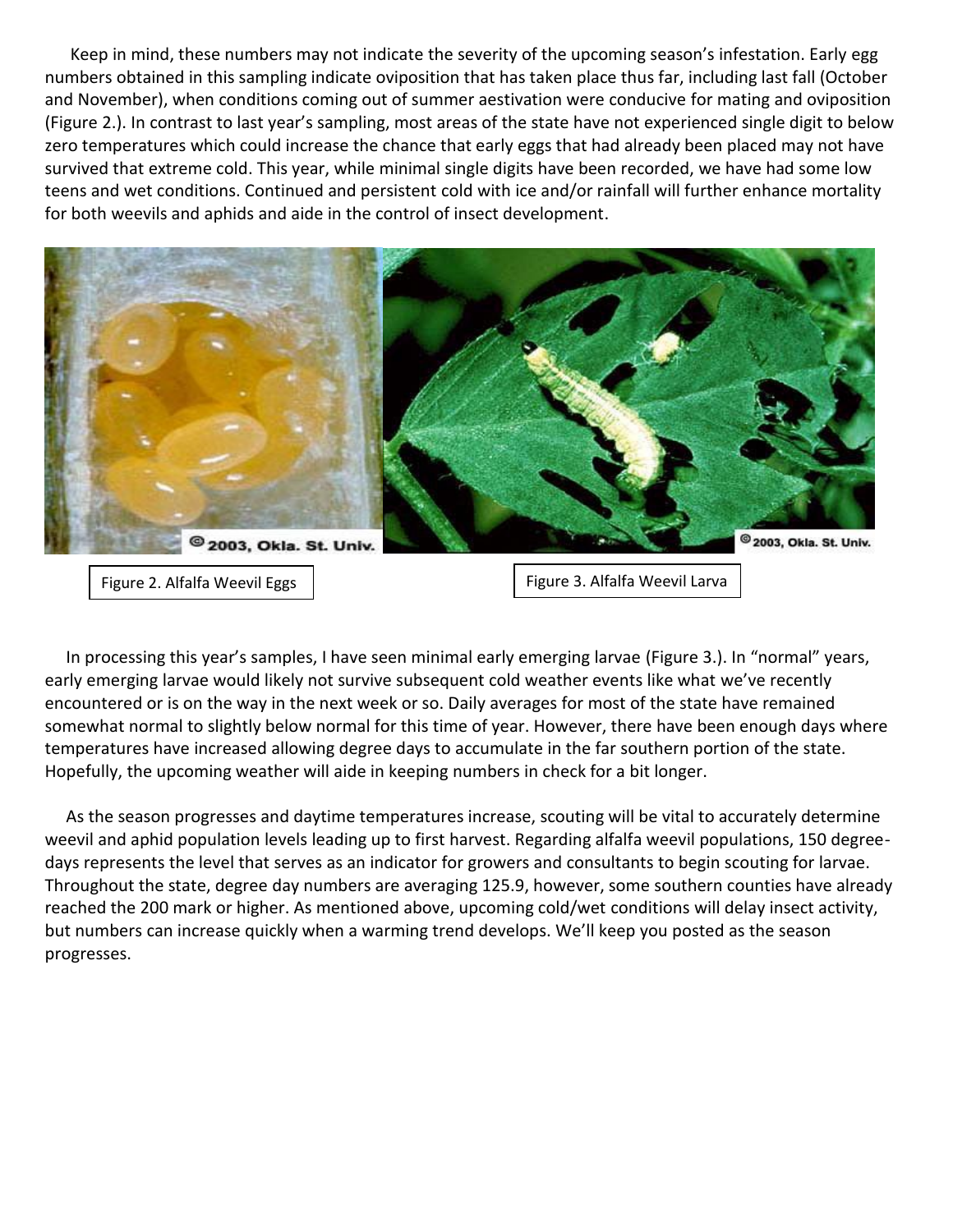| Table 1. Alfalfa Weevil Egg populations for February 2020. Degree Days through February 19, 2020 are presented in the last column. |          |                          |          |                                               |          |                |                   |                          |            |                          |         |        |
|------------------------------------------------------------------------------------------------------------------------------------|----------|--------------------------|----------|-----------------------------------------------|----------|----------------|-------------------|--------------------------|------------|--------------------------|---------|--------|
| County                                                                                                                             | February | February                 | February | February                                      | February | February       | January           | January                  | January    | January                  | January | Degree |
|                                                                                                                                    | 2020     | 2020                     | 2019     | 2019                                          | 2018     | 2018           | 2017              | 2017                     | 2016       | 2016                     | 2015    | Days   |
|                                                                                                                                    |          | % Viable                 |          | % Viable                                      |          | % Viable       |                   | %                        |            | %                        |         | 2020   |
|                                                                                                                                    |          |                          |          |                                               |          |                |                   | Viable                   |            | Viable                   |         |        |
| Alfalfa                                                                                                                            |          |                          | 0.0      | $\qquad \qquad -$                             | 0.0      | $-$            | 23.2              | $\overline{\phantom{a}}$ | 23.6       | $-$                      | 61.6    | 76.0   |
| Major                                                                                                                              |          |                          |          | $\overline{\phantom{m}}$                      |          | --             |                   | $\qquad \qquad -$        |            | --                       |         | 103.0  |
| Payne 1.                                                                                                                           | 0.0      | $-$                      | 8.4      | $-$                                           | 9.0      | $\overline{a}$ | 46.4              | $\overline{\phantom{a}}$ | 95.6       | 69.0                     | 56.0    | 130.0  |
| Payne 2.                                                                                                                           |          |                          |          |                                               | 14.8     |                |                   |                          |            |                          |         |        |
| Kingfisher                                                                                                                         |          |                          |          | $-$                                           |          | --             |                   | $-$                      |            | $\overline{\phantom{a}}$ |         | 117.0  |
| Comanche                                                                                                                           |          |                          |          | $-$                                           |          | $- -$          |                   | $-$                      | 40.4       | $\overline{\phantom{a}}$ | 20.4    | 148.0  |
|                                                                                                                                    |          |                          |          |                                               |          |                |                   |                          | (Stephens) |                          |         |        |
| Canadian                                                                                                                           |          |                          |          |                                               | 6.4      |                |                   |                          |            |                          |         | 127.0  |
| Kiowa                                                                                                                              |          |                          | 11.6     | $\mathord{\hspace{1pt}\text{--}\hspace{1pt}}$ | 6.8      | $- -$          | 11.6              | $\overline{\phantom{a}}$ | 37.6       | $-$                      |         | 128.0  |
| Blaine                                                                                                                             | 2.8      | $- -$                    | 1.2      |                                               | .4       |                |                   |                          |            |                          |         | 101.0  |
| Pottawatomie                                                                                                                       | 0.0      | $\overline{\phantom{a}}$ | .4       | $-$                                           | .4       | $\overline{a}$ | $\boldsymbol{.8}$ | $-$                      | 13.2       | $-$                      |         | 148.0  |
| Rogers                                                                                                                             |          |                          |          | $\overline{\phantom{a}}$                      |          | --             |                   | $\overline{\phantom{a}}$ |            | $\overline{\phantom{a}}$ | 44.8    | 100.0  |
| Garvin                                                                                                                             | 3.2      | $\overline{\phantom{a}}$ | .4       | $\qquad \qquad \qquad -$                      | 10.4     | $- -$          | .8                | $- -$                    | 34.8       | $- -$                    | 22.4    | 189.0  |
| Grady                                                                                                                              | 26.4     | $-$                      | 22.8     | $\overline{\phantom{a}}$                      | 4.4      | --             | 3.2               | $-$                      | 129.2      | 80.0                     | 48.0    | 144.0  |
| **Means                                                                                                                            | 6.5      |                          | 6.4      |                                               | 5.8      |                | 14.3              |                          | 53.4       |                          | 42.2    | 125.9  |

--- No viabilities in a specific county means that egg numbers recovered were insufficient to conduct an assessment.

\*\* Means within each year, represent all areas sampled not simply those depicted.

Unfortunately, due to time restraints, only five counties were utilized in collections this year. With low numbers observed, no viabilities were taken. Degree day numbers presented represent all the above counties.

During sampling, we keep our eye out for any additional insect activity, such as army cutworm or aphid. While no other insect activity was observed during our collection, we have had reports from SW area extension agronomist, Heath Sanders, on army cutworm activity in the western part of the state. The cold weather in previous weeks and colder weather that is predicted will likely have some effects on the impending population.